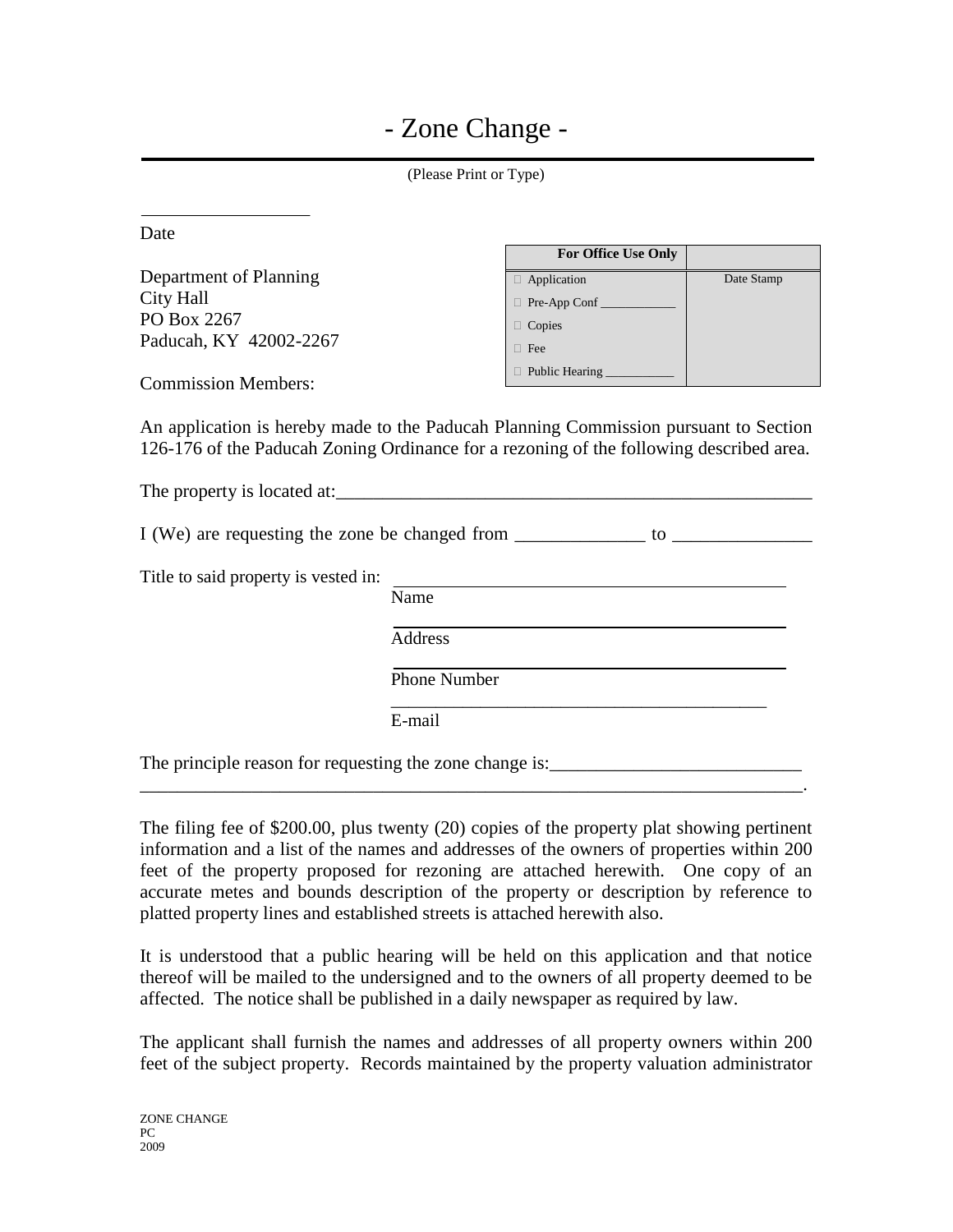(PVA) may be relied upon conclusively to determine the identity and address of said owners. The PVA is located at 621 Washington Street, Paducah KY 42003.

Before any work can proceed, applicable building permits must be obtained from the Department of Fire Prevention.

Very truly yours,

**Signature** 

ZONE CHANGE PC 2009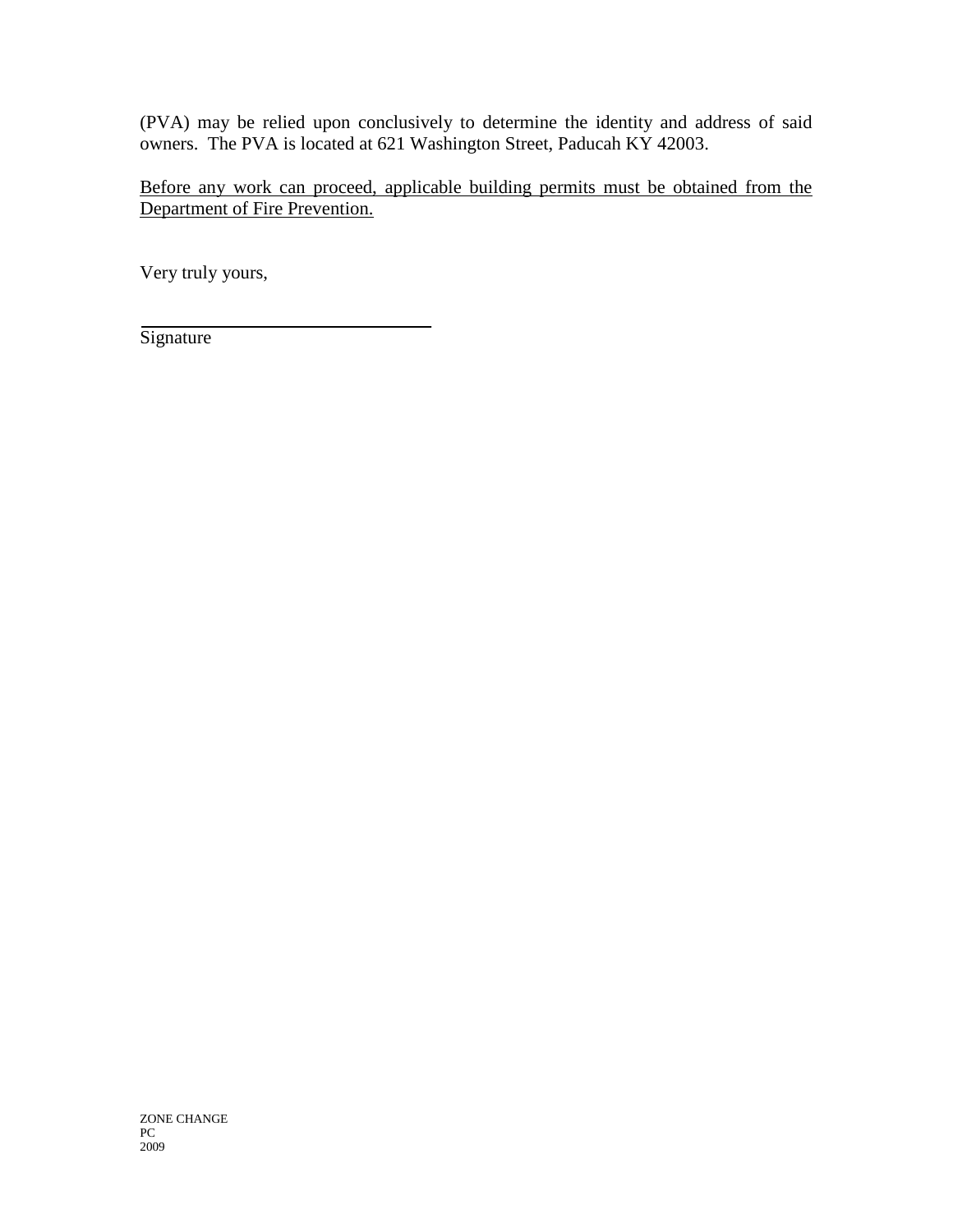There are many different kinds of applications the City of Paducah processes through the Planning Department. Most of our applications require the notification of adjacent property owners, pursuant to Kentucky State Law. The adjacent property owners are to be provided by the applicant, also pursuant to state law. However, incomplete applications cannot be processed because of this requirement. If the adjacent property owner affidavit is not filled out and attached to an application that requires a public hearing, the application will be deemed incomplete. No action can be taken on the application until the property owner affidavit is received.

Adjacent means any property that physically touches the subject property. Property across streets or alleys is not adjacent. For rezoning applications, all property owners within a 200' radius of the subject property must be obtained. State law provides that the Property Valuation Administration (PVA) is the agency which may be relied upon conclusively to determine property owners.

The McCracken County PVA is located at 621 Washington Street, Paducah, KY. An applicant must obtain adjacent property owners from the PVA. The list of adjacent property owners provided to the applicant by the PVA is the list by which Planning Staff will use to notify the property owners of the public hearing to give them due process and an opportunity to be heard.

We appreciate your application and look forward to placing it on the corresponding board agenda. If you have any inquiries, please feel free to contact a planning staff member as we are here to assist in the process. The Paducah Planning Department can be reached at (270) 444-8690.

Q. The lot adjacent to me is vacant or no one lives there—do I still have to obtain the property owner?

A. Yes, state law makes no exceptions for vacant property.

Q. I do not know the address to the adjacent property—how can I get help with that?

A. Please visit our on-line mapping service at [www.map-gis.org.](http://www.map-gis.org/) Lots and addresses can be obtained from there or from the PVA when you go visit them.

Q. Why can't planning staff tell me who the property owner is?

A. The City of Paducah cannot assume any liability for incorrect property owners, especially since KRS 100 provides that applicants are to provide the property owners.

Q. I have already spoken to my neighbor(s) and they are amenable to my application or rezoning—Do I still have to visit the PVA?

A. Yes, Kentucky State Law provides no exceptions, therefore; the City of Paducah is not at liberty to waive this part of the application.

ZONE CHANGE PC 2009